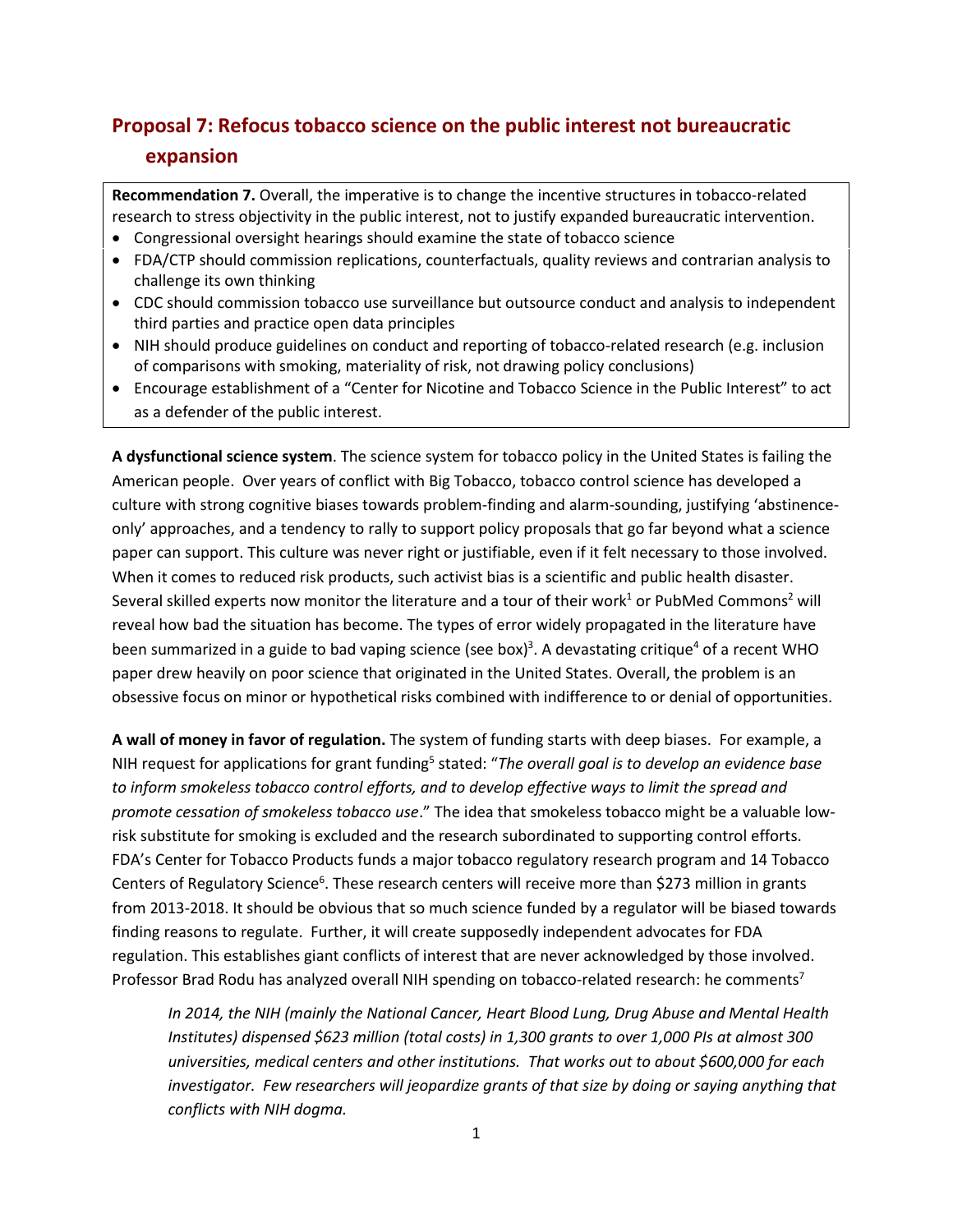Even the most basic data on youth tobacco/nicotine use is controlled and interpreted by CDC and has been routinely misrepresented to create a moral panic<sup>8</sup>. But when full data is eventually released, the results appear much more positive, suggesting any gateways might be 'exits' from smoking<sup>9</sup>. The Truth Initiative's Schroeder Institute has been one bright spot in a dismal U.S. landscape with recent in-depth and credible reviews on e-cigarette science<sup>10</sup> and nicotine<sup>11</sup>. This sort of impartial and robust analysis that should be informing U.S. tobacco policy – not that designed to support activism or more regulation.

**Amplification of bias**. The initial bias and perverse incentives are then amplified through various mechanisms, including: grant-seeking behavior by researchers; publicity-seeking by university press offices; impact-seeking by journals and editors; group-think and common cause by peer-reviewers; sensation-seeking by news outlets; the rise of 'click-bait' as a driver of news values.

**The case of "hidden formaldehyde".** One example will suffice: a letter published in the New England Journal of Medicine claimed e-cigarettes could produce 5-15 times greater formaldehyde-related cancer risk than smoking<sup>12</sup>. This created huge global media coverage<sup>13</sup>. However, the experiment was deeply flawed (it operated e-cigarettes at temperatures no human would ever use) $^{14}$ , yet the journal published only a 125-word response three months later<sup>15</sup>, and declined to correct or withdraw the original letter even though it has no relevance to human health and despite the damage that such false information causes<sup>16</sup>. Nine months later, the team at Portland State were awarded a \$3.5m grant from NIH/FDA<sup>17</sup>.

#### **References**

- Siegel M. The rest of the story [\[link\]](http://www.ecigarette-research.org/research/index.php); Rodu B. Tobacco Truth [link]; Farsalinos K. E-cigarette research [link]; Phillips CV. Anti-THR Lies [\[link\]](http://www.clivebates.com/); Bates CD. The Counterfactual [link]
- <sup>2</sup> See for example collection of critical PubMed Commons reviews by Clive Bates and others [\[link\]](http://www.ncbi.nlm.nih.gov/sites/myncbi/clive.bates.1/collections/50103881/public/)
- <sup>3</sup> Bates CD. The critic's guide to bad vaping science. 3 December 2016 [\[link\]](http://www.clivebates.com/documents/BadScienceBriefing1.pdf)
- <sup>4</sup> UKCTAS, Commentary on WHO report on ENDS and ENNDS, October 2016 [\[link\]](http://ukctas.net/news/commentary-on-WHO-report-on-ENDS&ENNDS.html)[\[PDF\]](http://ukctas.net/pdfs/UKCTAS-response-to-WHO-ENDS-report-26.10.2016.pdf)
- <sup>5</sup> NIH. Measures and Determinants of Smokeless Tobacco Use, Prevention, and Cessation (R01) Request for Applications (RFA) Number: RFA-CA-08-024, 3 July 2008 [\[link\]](https://grants.nih.gov/grants/guide/rfa-files/RFA-CA-08-024.html)
- <sup>6</sup> FDA. Tobacco Regulatory Science Program (TRSP) [\[link\]](http://www.fda.gov/TobaccoProducts/PublicHealthScienceResearch/Research/ucm369005.htm) FDA. Tobacco Centers of Regulatory Science (TCORS) [link]
- <sup>7</sup> Rodu B. NIH Funding Stifles Tobacco Harm Reduction Research and Support in Academia, 17 February 2015 [\[link\]](http://rodutobaccotruth.blogspot.co.uk/2015/02/nih-funding-stifles-tobacco-harm.html)
- 8 CDC. Youth and tobacco use. April 2016 [\[link\]](https://www.cdc.gov/tobacco/data_statistics/fact_sheets/youth_data/tobacco_use/)
- <sup>9</sup> Villanti AC, Pearson JL, Glasser AM, Johnson AL, Collins LK, Niaura RS, et al. Frequency of youth e-cigarette and tobacco use patterns in the U.S.: Measurement precision is critical to inform public health. Nicotine Tob Res. 2016 [\[link\]](http://ntr.oxfordjournals.org/content/early/2016/12/24/ntr.ntw388.abstract)
- <sup>10</sup> Glasser AM, Collins L, Pearson JL, Abudayyeh H, Niaura RS, Abrams DB, et al. Overview of Electronic Nicotine Delivery Systems: A Systematic Review. Am J Prev Med. 2016 Nov 30 [\[link\]](http://www.ajpmonline.org/article/S0749-3797(16)30573-6/abstract)
- 11 Naiura RS. Rethinking nicotine and its effects, Truth Initiative, Schroeder Institute,2 December 2016 [\[link\]](http://truthinitiative.org/news/re-thinking-nicotine-and-its-effects) [\[PDF\]](http://truthinitiative.org/sites/default/files/ReThinking-Nicotine.pdf)
- <sup>12</sup> Jensen RP, Luo W, Pankow JF, Strongin RM, Peyton DH. Hidden Formaldehyde in E-Cigarette Aerosols. *N Engl J Med*. Massachusetts Medical Society ; 2015 Jan 22;372(4):392–4. [\[link\]](http://www.nejm.org/doi/full/10.1056/NEJMc1413069#t=article)
- <sup>13</sup> See Jensen et al media coverage summary at New England Journal of Medicine [\[link\]](http://www.nejm.org/doi/full/10.1056/NEJMc1413069#t=metrics)
- <sup>14</sup> Bates CD, Farsalinos KE. Research letter on e-cigarette cancer risk was so misleading it should be retracted. Addiction. 2015 Oct 9;110(10):1686-7. [\[link\]](http://onlinelibrary.wiley.com/store/10.1111/add.13018/asset/supinfo/add13018-sup-0001-Supplementary.pdf?v=1&s=4f57349e6de3ca1fce6b8e533eeb85d7b0350b82) and supporting material (complaint under COPE guidelines .[link]
- <sup>15</sup> Nitzkin JL, Farsalinos KE, Siegel MB. More on Hidden Formaldehyde in E-Cigarette Aerosols. N Engl J Med. Massachusetts Medical Society; 2015 Apr 16;372(16):1575–7. [\[link\]](http://www.nejm.org/doi/full/10.1056/NEJMc1502242#t=article)
- <sup>16</sup> Bates CD. More on New England Journal of Medicine fake formaldehyde scandal. Counterfactual [\[link\]](http://www.clivebates.com/?p=3441)
- <sup>17</sup> Portland State University. Portland State nets \$3.5 million NIH grant to help clear the air on hazards of e-cigarettes, 10 September 2015 [\[link\]](https://www.pdx.edu/news/portland-state-nets-35-million-nih-grant-help-clear-air-hazards-e-cigarettes)